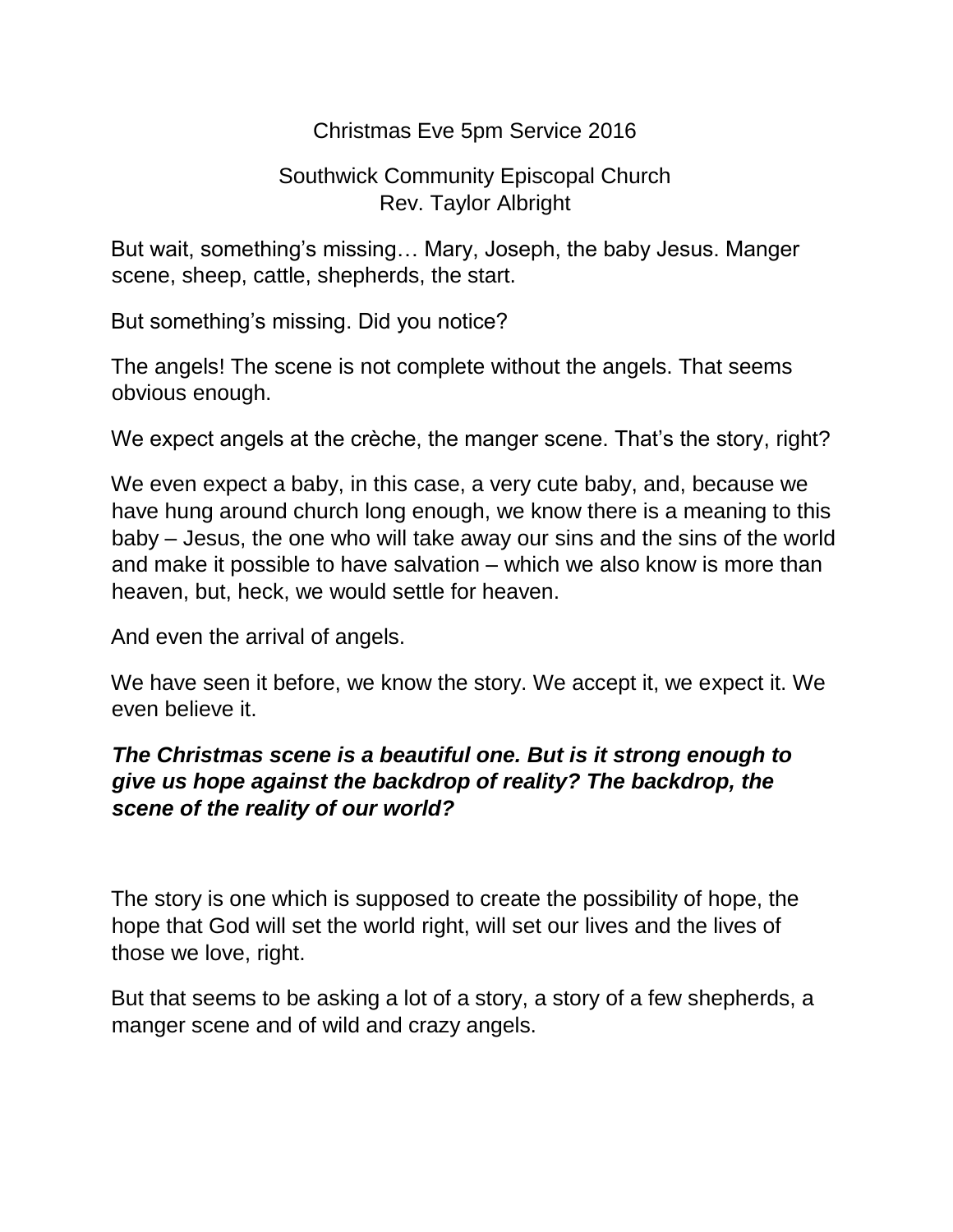Truth be told, we would love to hope. We want to hope and believe it is all possible.

But, when we look at the issues of the world, the ones we would prefer to skip on Christmas Eve, we see the same old power brokers at work. And it makes us wonder, how can we have a real hope for our world?

- There are empires fueled by the morality of self-preservation wielding the threat of military might.
- There are causes fueled by anger and hatred and religious fervor cause fear through acts of heartless terrorism.
- The ancient circle of the most wealthy who influence governments and finance terrorists when it works to their advantage, who share just enough to keep the rest of the world hoping for the crumbs that fall from their table.

They were all there just outside of that crèche scene, just as they are today.

And, at a personal level, we struggle to have hope for the issues we and those whom we love face.

- There are the illnesses that linger, and seem impervious to the advances in medical technology and pharmacology.
- Everyone of us has been touched by the life draining claws of addiction, and our struggle to find treatments .
- The relationships among families, friends and even churches that seem beyond mending.
- And hearts that have grown cool, some cold, and some so hardened over time that they become cynical when offered forgiveness, hope, faith, or talk of the power of love.

When hope grows thin, the outcomes we fear seem so, inevitable. We analyze the data, we review the numbers, we go over the tape, and we can't see how things can work out.

And it causes us to take the Christmas of God and make our own little, conservative Christmases. The ones where we can control some of the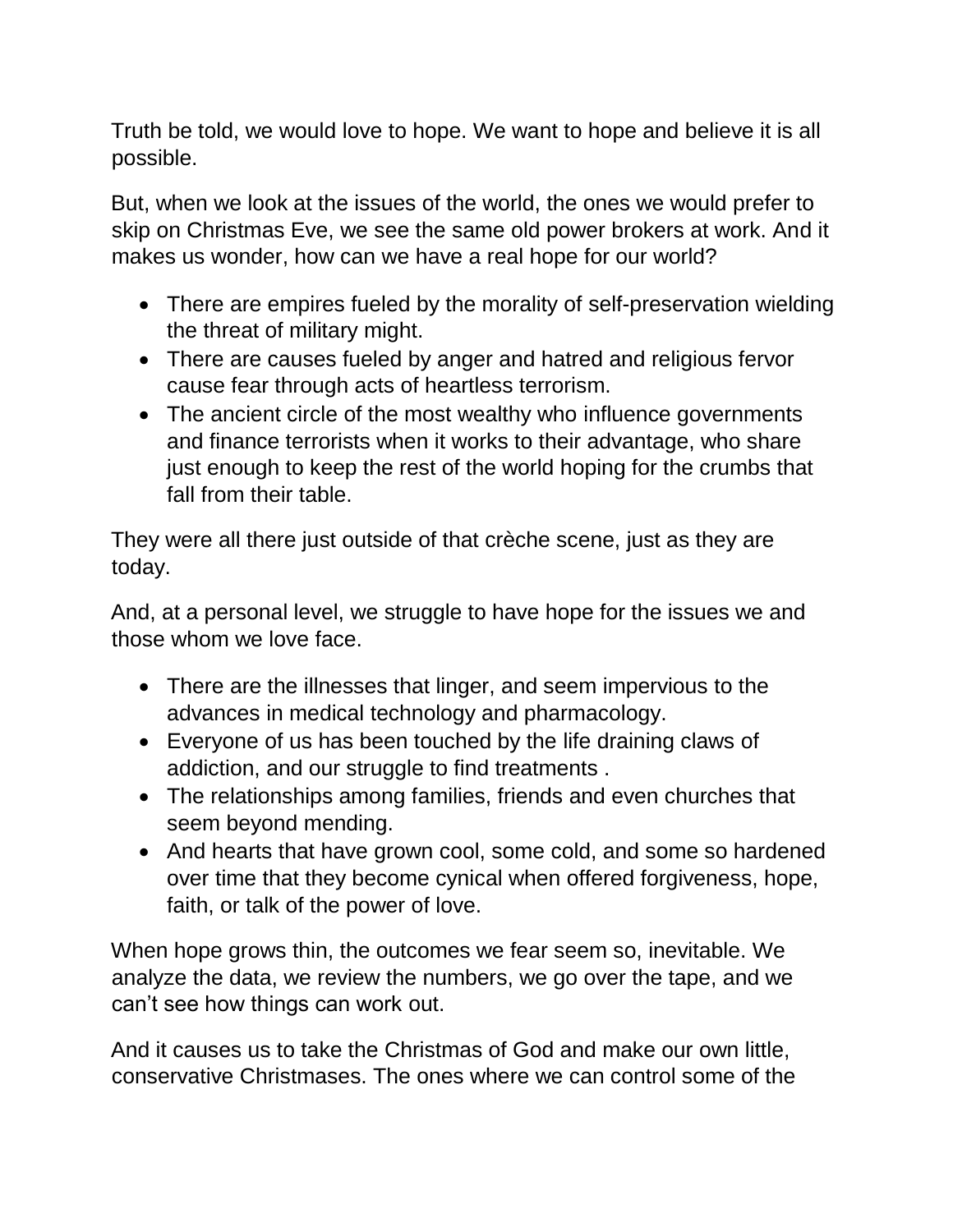outcomes with presents and parties and a little peace. But, the whole time, we know that the worst of winter is still ahead of us.

But suddenly, the room is filled with angels. When we least expected it, Angels. Angels Disturbing our peace. Disturbing the world's peace. Disturbing the billionaire's circle, and the General's meeting, and the planning meeting of the next terrorist act.

Angels.

Angels breaking into the hospital room, zooming around the relationship that seems hopeless.

Angels blow up our limited reality and our predicted outcomes. Not Angels, per se, but what the angels tell us: God is here. God has heard, God has been close and God is here. And God is at work.

God on God's terms, not ours. God not asking for any permission or cooperation or making deals. God coming in the world that God made and that God loves and that God has sworn to set right.

And look at how God has done it.

Not as the son of the wealthy King where we would expect leadership to come from, or as the warrior riding in a flaming chariot,

but as a baby in a small town of about 250, to a poor couple who are about to be immigrant refuges, born in a temporary barn.

Would you have every guessed that is how God would do it? Never in a million years.

Like an answer to a prayer that we had long forgotten, God came to us in Jesus.

And so, if God chooses to break into our world on his own, if the angels appear in certain fields where shepherds watch their flocks at night, where will God break into next?

Why not your life? Where will God break into our world?